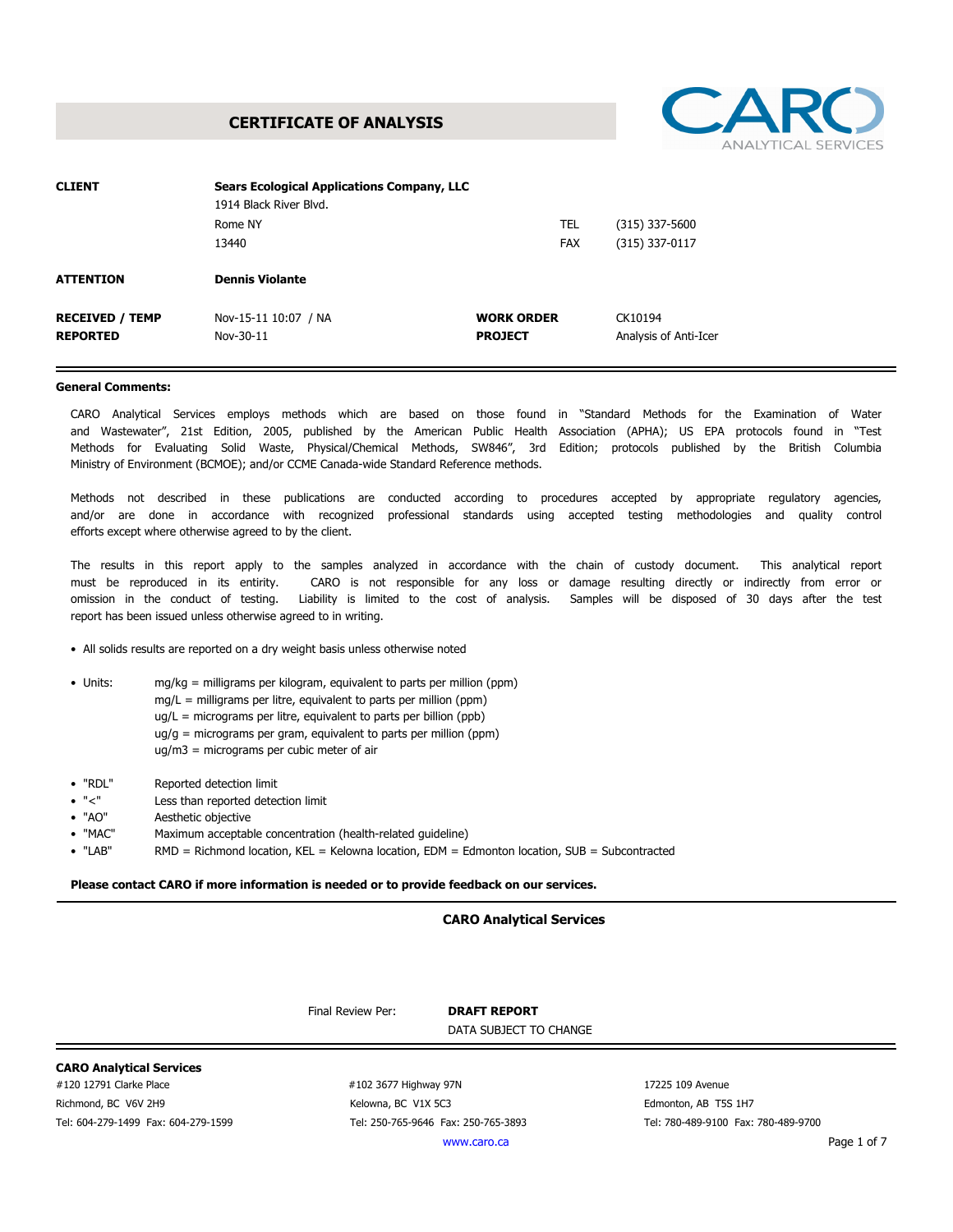



| <b>CLIENT</b><br><b>PROJECT</b>       | Sears Ecological Applications Company, LLC<br>Analysis of Anti-Icer |                                                           |         |                              | <b>WORK ORDER #</b><br><b>REPORTED</b> | CK10194<br>Nov-30-11   |              |  |
|---------------------------------------|---------------------------------------------------------------------|-----------------------------------------------------------|---------|------------------------------|----------------------------------------|------------------------|--------------|--|
| Analyte                               | Result                                                              | <b>Pacific</b><br><b>Northwest</b><br><b>Snowfighters</b> |         | <b>RDL</b> Units             | <b>Prepared</b>                        | <b>Analyzed</b>        | <b>Notes</b> |  |
| <b>DRAFT: General Parameters</b>      |                                                                     |                                                           |         |                              |                                        |                        |              |  |
|                                       | IBG1-20 (CK10194-01) Matrix: Brine Sampled: Nov-14-11               |                                                           |         |                              |                                        |                        |              |  |
| Magnesium Chloride                    | 14                                                                  | $>25$                                                     | 0.04 %  |                              | N/A                                    | N/A                    |              |  |
| <b>Freezing Point</b>                 | $-26$                                                               |                                                           | $-42$ C |                              | Nov-21-11                              | Nov-25-11              |              |  |
| Cyanide (total)                       | < 0.1                                                               | 0.2                                                       |         | $0.1$ mg/kg                  | Nov-15-11                              | Nov-24-11              |              |  |
| Nitrogen, Ammonia as N                | 400                                                                 |                                                           |         | 40 mg/kg                     | Nov-15-11                              | Nov-22-11              |              |  |
| BOD, 5-day                            | 54000                                                               |                                                           |         | 20 mg/kg                     | Nov-16-11                              | Nov-21-11              |              |  |
| Chemical Oxygen Demand                | 180000                                                              |                                                           |         | 5000 mg/kg                   | Nov-16-11                              | Nov-17-11              |              |  |
| Chloride                              | 11.2                                                                |                                                           |         | 0.01 % Weight                | Nov-17-11                              | Nov-22-11              |              |  |
| pH (1:4 Solution)                     | 5.4                                                                 |                                                           |         | 0.1 pH units                 | Nov-15-11                              | Nov-16-11              |              |  |
| <b>Specific Gravity</b>               | 1.241                                                               |                                                           |         | $0.001$ g/mL                 | Nov-16-11                              | Nov-16-11              |              |  |
| Nitrogen, Nitrate+Nitrite as N        | 40                                                                  |                                                           |         | 1 mg/kg                      | Nov-17-11                              | Nov-21-11              |              |  |
| Phosphorus, Total                     | 390                                                                 | 2500                                                      |         | 20 mg/kg                     | Nov-15-11                              | Nov-22-11              |              |  |
| Nitrogen, Total Kjeldahl              | 2660                                                                |                                                           |         | 100 mg/kg                    | Nov-15-11                              | Nov-22-11              |              |  |
|                                       | IBG1-20 (92%) (CK10194-02) Matrix: Brine Sampled: Nov-14-11         |                                                           |         |                              |                                        |                        |              |  |
| Freezing Point                        | $-22$                                                               |                                                           | $-42$ C |                              | Nov-21-11                              | Nov-25-11              |              |  |
| pH (1:4 Solution)                     | 5.4                                                                 |                                                           |         | 0.1 pH units                 | Nov-15-11                              | Nov-16-11              |              |  |
| Specific Gravity                      | 1.219                                                               |                                                           |         | $0.001$ g/mL                 | Nov-16-11                              | Nov-16-11              |              |  |
|                                       | IBG1-20 (84%) (CK10194-03) Matrix: Brine Sampled: Nov-14-11         |                                                           |         |                              |                                        |                        |              |  |
|                                       | $-19$                                                               |                                                           | $-42$ C |                              |                                        |                        |              |  |
| <b>Freezing Point</b>                 | 5.5                                                                 |                                                           |         |                              | Nov-21-11<br>Nov-15-11                 | Nov-25-11<br>Nov-16-11 |              |  |
| pH (1:4 Solution)<br>Specific Gravity | 1.204                                                               |                                                           |         | 0.1 pH units<br>$0.001$ g/mL | Nov-16-11                              | Nov-16-11              |              |  |
|                                       |                                                                     |                                                           |         |                              |                                        |                        |              |  |
|                                       | IBG1-20 (76%) (CK10194-04) Matrix: Brine Sampled: Nov-14-11         |                                                           |         |                              |                                        |                        |              |  |
| <b>Freezing Point</b>                 | $-16$                                                               |                                                           | $-42$ C |                              | Nov-21-11                              | Nov-25-11              |              |  |
| pH (1:4 Solution)                     | 5.5                                                                 |                                                           |         | 0.1 pH units                 | Nov-15-11                              | Nov-16-11              |              |  |
| <b>Specific Gravity</b>               | 1.184                                                               |                                                           |         | $0.001$ g/mL                 | Nov-16-11                              | Nov-16-11              |              |  |
|                                       | IBG1-20 (68%) (CK10194-05) Matrix: Brine Sampled: Nov-14-11         |                                                           |         |                              |                                        |                        |              |  |
| <b>Freezing Point</b>                 | $-13$                                                               |                                                           | $-42$ C |                              | Nov-21-11                              | Nov-25-11              |              |  |
| pH (1:4 Solution)                     | 5.5                                                                 |                                                           |         | 0.1 pH units                 | Nov-15-11                              | Nov-16-11              |              |  |
| Specific Gravity                      | 1.166                                                               |                                                           |         | $0.001$ g/mL                 | Nov-16-11                              | Nov-16-11              |              |  |
|                                       | IBG1-20 (60%) (CK10194-06) Matrix: Brine Sampled: Nov-14-11         |                                                           |         |                              |                                        |                        |              |  |
| <b>Freezing Point</b>                 | $-10$                                                               |                                                           | $-42$ C |                              | Nov-21-11                              | Nov-25-11              |              |  |
| pH (1:4 Solution)                     | 5.6                                                                 |                                                           |         | 0.1 pH units                 | Nov-15-11                              | Nov-16-11              |              |  |
| Specific Gravity                      | 1.147                                                               |                                                           |         | $0.001$ g/mL                 | Nov-16-11                              | Nov-16-11              |              |  |
|                                       |                                                                     |                                                           |         |                              |                                        |                        |              |  |
|                                       | IBG1-20 (52%) (CK10194-07) Matrix: Brine Sampled: Nov-14-11         |                                                           |         |                              |                                        |                        |              |  |
| <b>Freezing Point</b>                 | -9                                                                  |                                                           | $-42$ C |                              | Nov-21-11                              | Nov-25-11              |              |  |
| pH (1:4 Solution)                     | 5.6                                                                 |                                                           |         | 0.1 pH units                 | Nov-15-11                              | Nov-16-11              |              |  |
| <b>Specific Gravity</b>               | 1.128                                                               |                                                           |         | $0.001$ g/mL                 | Nov-16-11                              | Nov-16-11              |              |  |
|                                       | IBG1-20 (44%) (CK10194-08) Matrix: Brine Sampled: Nov-14-11         |                                                           |         |                              |                                        |                        |              |  |
| <b>Freezing Point</b>                 | -8                                                                  |                                                           | $-42$ C |                              | Nov-21-11                              | Nov-25-11              |              |  |
| pH (1:4 Solution)                     | 5.7                                                                 |                                                           |         | 0.1 pH units                 | Nov-15-11                              | Nov-16-11              |              |  |
| Specific Gravity                      | 1.111                                                               |                                                           |         | $0.001$ g/mL                 | Nov-16-11                              | Nov-16-11              |              |  |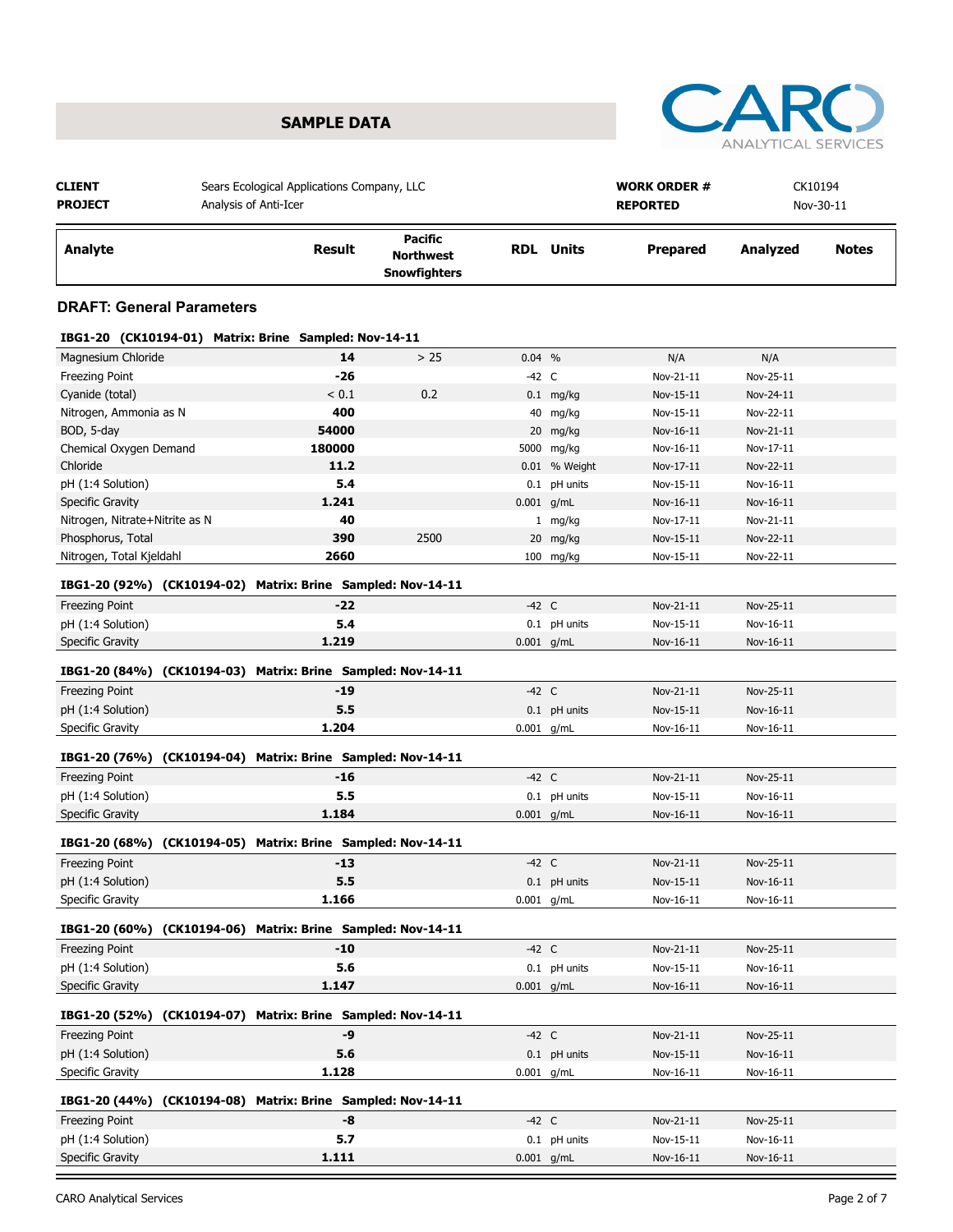



| <b>CLIENT</b><br><b>PROJECT</b>             | Sears Ecological Applications Company, LLC<br>Analysis of Anti-Icer |                                                           |              |                  | <b>WORK ORDER #</b><br><b>REPORTED</b> | CK10194<br>Nov-30-11 |              |  |
|---------------------------------------------|---------------------------------------------------------------------|-----------------------------------------------------------|--------------|------------------|----------------------------------------|----------------------|--------------|--|
| <b>Analyte</b>                              | <b>Result</b>                                                       | <b>Pacific</b><br><b>Northwest</b><br><b>Snowfighters</b> |              | <b>RDL</b> Units | <b>Prepared</b>                        | Analyzed             | <b>Notes</b> |  |
| <b>DRAFT: General Parameters, Continued</b> |                                                                     |                                                           |              |                  |                                        |                      |              |  |
|                                             | IBG1-20 (36%) (CK10194-09) Matrix: Brine Sampled: Nov-14-11         |                                                           |              |                  |                                        |                      |              |  |
| <b>Freezing Point</b>                       | -5                                                                  |                                                           | $-42$ C      |                  | Nov-21-11                              | Nov-25-11            |              |  |
| pH (1:4 Solution)                           | 5.7                                                                 |                                                           |              | 0.1 pH units     | Nov-15-11                              | Nov-16-11            |              |  |
| <b>Specific Gravity</b>                     | 1.089                                                               |                                                           |              | $0.001$ g/mL     | Nov-16-11                              | Nov-16-11            |              |  |
|                                             | IBG1-20 (28%) (CK10194-10) Matrix: Brine Sampled: Nov-14-11         |                                                           |              |                  |                                        |                      |              |  |
| Freezing Point                              | $-4$                                                                |                                                           | $-42$ C      |                  | Nov-21-11                              | Nov-25-11            |              |  |
| pH (1:4 Solution)                           | 5.8                                                                 |                                                           |              | 0.1 pH units     | Nov-15-11                              | Nov-16-11            |              |  |
| <b>Specific Gravity</b>                     | 1.069                                                               |                                                           |              | $0.001$ g/mL     | Nov-16-11                              | Nov-16-11            |              |  |
|                                             | IBG1-20 (20%) (CK10194-11) Matrix: Brine Sampled: Nov-14-11         |                                                           |              |                  |                                        |                      |              |  |
| <b>Freezing Point</b>                       | $-2$                                                                |                                                           | $-42$ C      |                  | Nov-21-11                              | Nov-25-11            |              |  |
| pH (1:4 Solution)                           | 5.9                                                                 |                                                           |              | 0.1 pH units     | Nov-15-11                              | Nov-16-11            |              |  |
| <b>Specific Gravity</b>                     | 1.049                                                               |                                                           |              | $0.001$ g/mL     | Nov-16-11                              | Nov-16-11            |              |  |
|                                             | IBG1-20 (12%) (CK10194-12) Matrix: Brine Sampled: Nov-14-11         |                                                           |              |                  |                                        |                      |              |  |
| <b>Freezing Point</b>                       | $-1$                                                                |                                                           | $-42$ C      |                  | Nov-21-11                              | Nov-25-11            |              |  |
| pH (1:4 Solution)                           | 6.0                                                                 |                                                           |              | 0.1 pH units     | Nov-15-11                              | Nov-16-11            |              |  |
| <b>Specific Gravity</b>                     | 1.032                                                               |                                                           | $0.001$ g/mL |                  | Nov-16-11                              | Nov-16-11            |              |  |
|                                             | IBG1-20 (4%) (CK10194-13) Matrix: Brine Sampled: Nov-14-11          |                                                           |              |                  |                                        |                      |              |  |
| <b>Freezing Point</b>                       | $\bf{0}$                                                            |                                                           | $-42$ C      |                  | Nov-21-11                              | Nov-25-11            |              |  |
| pH (1:4 Solution)                           | 6.3                                                                 |                                                           |              | 0.1 pH units     | Nov-15-11                              | Nov-16-11            |              |  |
| <b>Specific Gravity</b>                     | 1.013                                                               |                                                           |              | 0.001 g/mL       | Nov-16-11                              | Nov-16-11            |              |  |
| <b>DRAFT: Freeze Testing, as per PNS</b>    | IBG1-20 (CK10194-01) Matrix: Brine Sampled: Nov-14-11               |                                                           |              |                  |                                        |                      |              |  |
| Solids, Total Settleable                    | < 1.0                                                               | 1.0                                                       | 1.0 %        |                  | Nov-23-11                              | Nov-30-11            |              |  |
| Solids Passing Through #10 Sieve            | 100                                                                 | > 99.0                                                    | 1.0 %        |                  | Nov-23-11                              | Nov-30-11            |              |  |
| <b>DRAFT: Total Metals, as per PNS</b>      |                                                                     |                                                           |              |                  |                                        |                      |              |  |
|                                             | IBG1-20 (CK10194-01) Matrix: Brine Sampled: Nov-14-11               |                                                           |              |                  |                                        |                      |              |  |
| Arsenic                                     | 3.8                                                                 | 5                                                         |              | $0.3$ mg/kg      | Nov-22-11                              | Nov-23-11            |              |  |
| Barium                                      | 2.0                                                                 | 100                                                       |              | $1.0$ mg/kg      | Nov-22-11                              | Nov-23-11            |              |  |
| C <sub>2</sub> dmium                        | $\geq 0.01$                                                         | n <sub>2</sub>                                            |              | $0.01$ malka     | $Nov-22-11$                            | $Nov-22-11$          |              |  |

| Cadmium   | < 0.01 | 0.2  | $0.01$ mg/kg | Nov-22-11 | Nov-23-11 |  |
|-----------|--------|------|--------------|-----------|-----------|--|
| Calcium   | 4000   |      | 10 mg/kg     | Nov-22-11 | Nov-23-11 |  |
| Chromium  | 1.2    |      | $0.1$ mg/kg  | Nov-22-11 | Nov-23-11 |  |
| Copper    | 2.4    |      | $0.2$ mg/kg  | Nov-22-11 | Nov-23-11 |  |
| Lead      | < 0.1  |      | $0.1$ mg/kg  | Nov-22-11 | Nov-23-11 |  |
| Magnesium | 35800  |      | $100$ mg/kg  | Nov-22-11 | Nov-23-11 |  |
| Mercury   | < 0.03 | 0.05 | $0.03$ mg/kg | Nov-22-11 | Nov-23-11 |  |
| Potassium | 19000  |      | $100$ mg/kg  | Nov-22-11 | Nov-23-11 |  |
| Selenium  | 4.3    | 5    | $1.0$ mg/kg  | Nov-22-11 | Nov-23-11 |  |
| Sodium    | 6090   |      | $10$ mg/kg   | Nov-22-11 | Nov-23-11 |  |
| Zinc      | 15.0   | 10   | $0.5$ mg/kg  | Nov-22-11 | Nov-23-11 |  |
|           |        |      |              |           |           |  |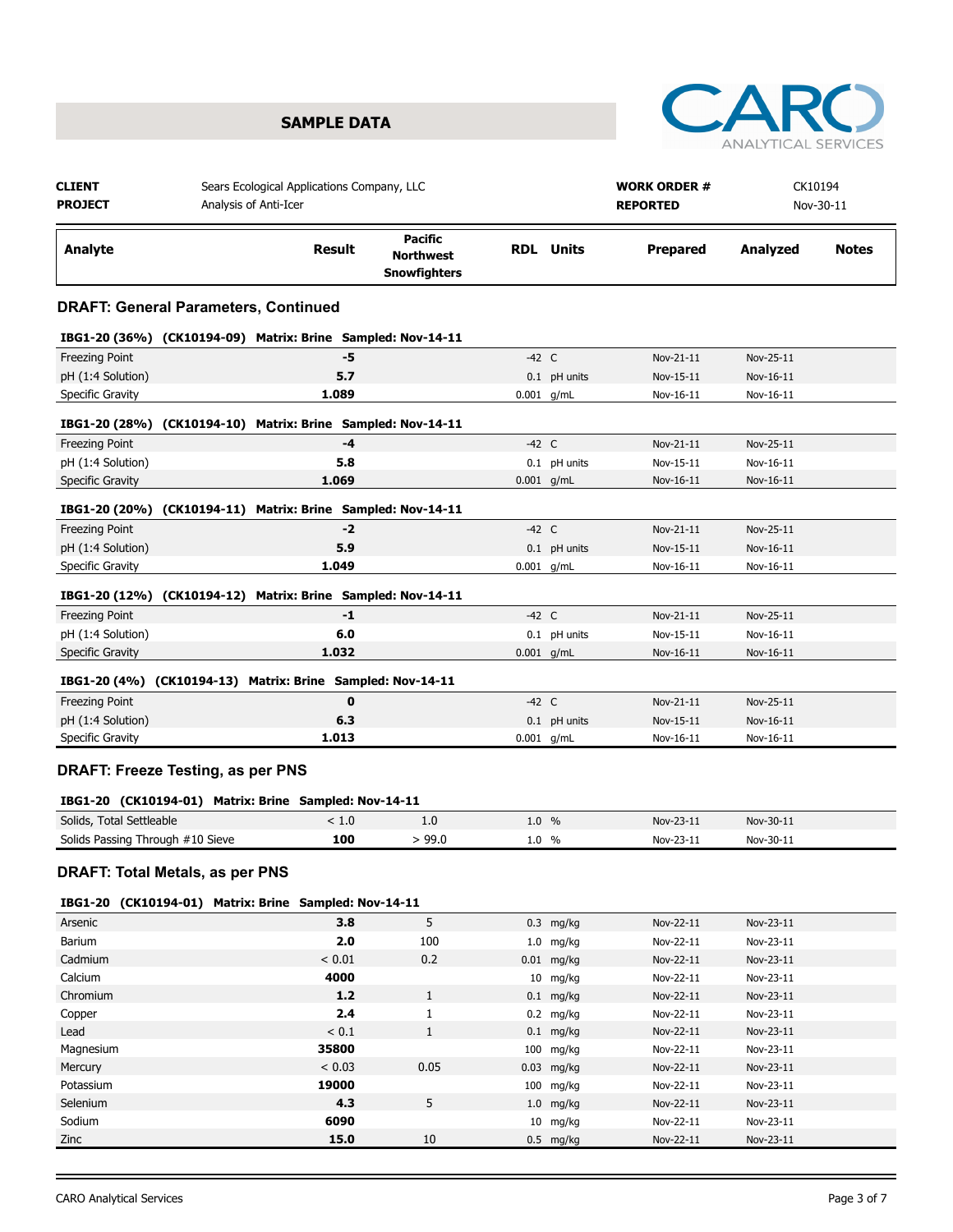

Ξ

### **CLIENT PROJECT**

 $\bar{r}$ 

Sears Ecological Applications Company, LLC Analysis of Anti-Icer

| <b>WORK ORDER #</b> | CK10194   |
|---------------------|-----------|
| <b>REPORTED</b>     | Nov-30-11 |
|                     |           |

| <b>Analysis Description</b>  | <b>Method Reference(s)</b> ( $* =$ modified from) |                     |            |  |
|------------------------------|---------------------------------------------------|---------------------|------------|--|
|                              | <b>Preparation</b>                                | <b>Analysis</b>     |            |  |
| <b>PNS Settleable Solids</b> | N/A                                               | Method C            | <b>RMD</b> |  |
| BOD, 5-day                   | N/A                                               | <b>APHA 5210 B</b>  | <b>RMD</b> |  |
| Chloride                     | N/A                                               | APHA 4500 CI- D *   | <b>RMD</b> |  |
| Chemical Oxygen Demand       | N/A                                               | APHA 5220 D         | <b>RMD</b> |  |
| Cyanide, Total               | <b>APHA 4500-CN C</b>                             | <b>APHA 4500-CN</b> | <b>KEL</b> |  |
| <b>Freezing Point</b>        | N/A                                               | ASTM D1177          | <b>SUB</b> |  |
| Ammonia-N                    | N/A                                               | APHA 4500-NH3 G *   | <b>KEL</b> |  |
| Nitrate+Nitrite-N            | N/A                                               | APHA 4500-NO3- F    | <b>KEL</b> |  |
| Total Kjeldahl Nitrogen      | EPA 351.2 *                                       | EPA 351.2 *         | <b>KEL</b> |  |
| pH in Water                  | N/A                                               | APHA 4500-H+        | <b>RMD</b> |  |
| Phosphorus, Total (colour)   | EPA 351.2 *                                       | APHA 4500-P F *     | <b>KEL</b> |  |
| Specific Gravity             | N/A                                               | ASTM D1429          | <b>RMD</b> |  |
| Total Metals, as per PNS     | N/A                                               | <b>EPA 6020A</b>    | <b>RMD</b> |  |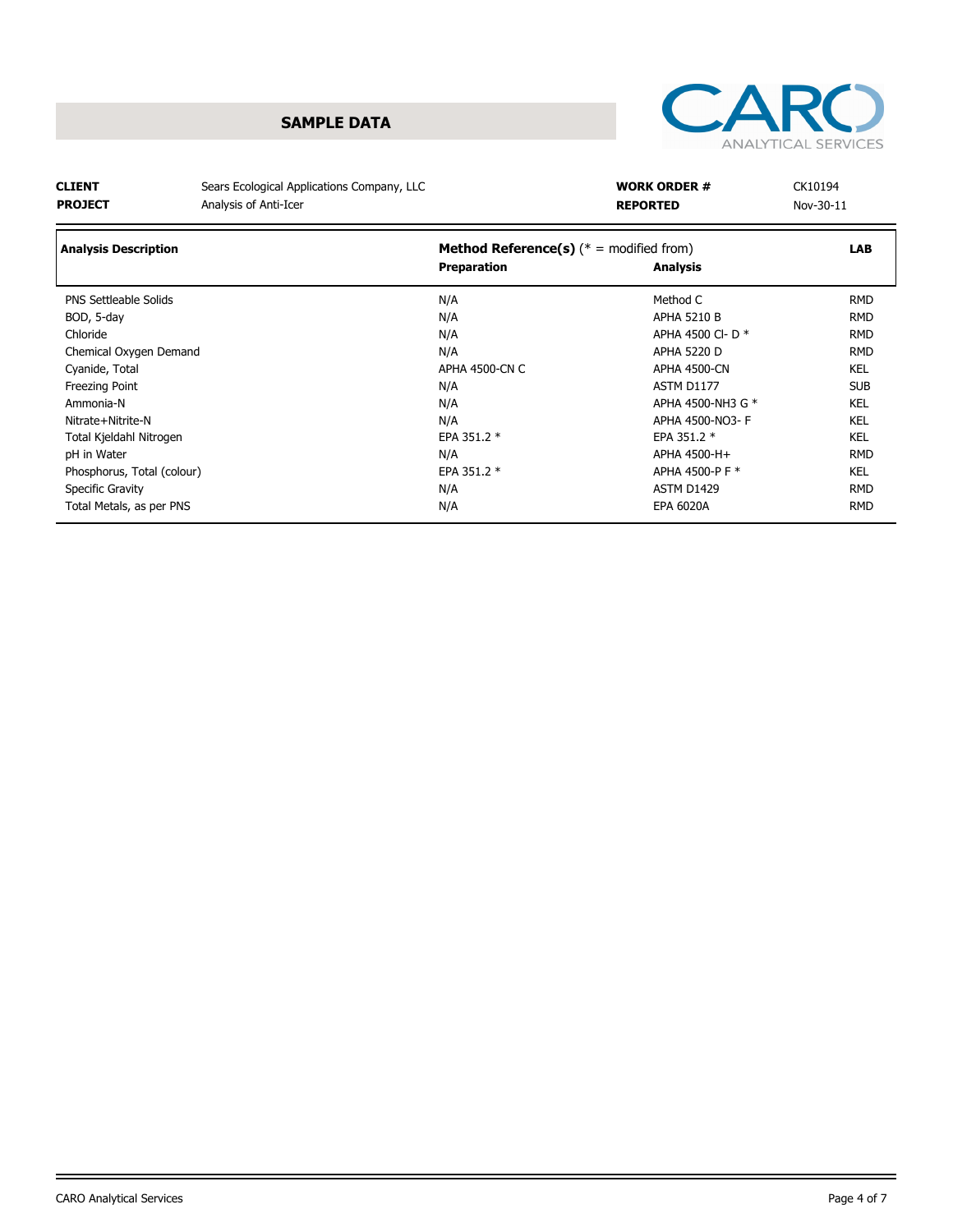## **QUALITY CONTROL DATA**



| <b>CLIENT</b>  | Sears Ecological Applications Company, LLC | <b>WORK ORDER #</b> | CK10194   |
|----------------|--------------------------------------------|---------------------|-----------|
| <b>PROJECT</b> | Analysis of Anti-Icer                      | <b>REPORTED</b>     | Nov-30-11 |

The following section reports quality control (QC) data that is associated with your sample data. Groups of samples are prepared in "batches" and analyzed in conjunction with quality control samples that ensure your data is of the highest quality. Common QC types include:

• Method Blank (Blk): Laboratory reagent water is carried through sample preparation and analysis steps. Method Blanks indicate that results are free from contamination, i.e. not biased high from sources such as the sample container or the laboratory environment

• Duplicate (Dup): Preparation and analysis of a replicate aliquot of a sample. Duplicates provide a measure of the analytical method's precision, i.e. how reproducible a result is. Duplicates are only reported if they are associated with your sample data.

• Blank Spike (BS): A known amount of standard is carried through sample preparation and analysis steps. Blank Spikes, also known as laboratory control samples (LCS), are prepared from a different source of standard than used for the calibration. They ensure that the calibration is acceptable (i.e. not biased high or low) and also provide a measure of the analytical method's accuracy (i.e. closeness of the result to a target value).

• Standard Reference Material (SRM): A material of similar matrix to the samples, externally certified for the parameter(s) listed. Standard Reference Materials ensure that the preparation steps in the method are adequate to achieve acceptable recoveries of the parameter(s) tested for.

Each QC type is analyzed at a 5-10% frequency, i.e. one blank/duplicate/spike for every 10 samples. For all types of QC, the specified recovery (% Rec) and relative percent difference (RPD) limits are derived from long-term method performance averages and/or prescribed by the reference method.

|         |             | Reportina      | Spike<br>$\sim$        | Source<br>. |       | % REC                   |       | % RPD |                   |
|---------|-------------|----------------|------------------------|-------------|-------|-------------------------|-------|-------|-------------------|
| Analyte | Result<br>. | Units<br>Limit | Level<br>$\sim$ $\sim$ | Result<br>. | % REC | Limits<br>$\sim$ $\sim$ | o RPD | Limit | <b>Notes</b><br>. |

### **DRAFT: General Parameters, Batch B1K0169**

| Duplicate (B1K0169-DUP1)                 |                           | <b>Source: CK10194-04</b> | Prepared: Nov-15-11, Analyzed: Nov-16-11 |                                          |        |                |    |
|------------------------------------------|---------------------------|---------------------------|------------------------------------------|------------------------------------------|--------|----------------|----|
| pH (1:4 Solution)                        | 5.5                       | 0.1 pH units              |                                          | 5.5                                      |        | < 1            | 20 |
| Duplicate (B1K0169-DUP2)                 |                           | <b>Source: CK10194-10</b> |                                          | Prepared: Nov-15-11, Analyzed: Nov-16-11 |        |                |    |
| pH (1:4 Solution)                        | 5.8                       | 0.1 pH units              |                                          | 5.8                                      |        | $\leq 1$       | 20 |
| DRAFT: General Parameters, Batch B1K0170 |                           |                           |                                          |                                          |        |                |    |
| <b>Blank (B1K0170-BLK1)</b>              |                           |                           |                                          | Prepared: Nov-16-11, Analyzed: Nov-21-11 |        |                |    |
| BOD, 5-day                               | < 20                      | 20 mg/kg                  |                                          |                                          |        |                |    |
| LCS (B1K0170-BS1)                        |                           |                           |                                          | Prepared: Nov-16-11, Analyzed: Nov-21-11 |        |                |    |
| BOD, 5-day                               | 205                       | 20 mg/kg                  | 198                                      | 104                                      | 78-125 |                |    |
| Duplicate (B1K0170-DUP1)                 |                           | <b>Source: CK10194-01</b> |                                          | Prepared: Nov-16-11, Analyzed: Nov-21-11 |        |                |    |
| BOD, 5-day                               | 52300                     | 20 mg/kg                  | 54400                                    |                                          |        | $\overline{4}$ | 30 |
| Reference (B1K0170-SRM1)                 |                           |                           | Prepared: Nov-16-11, Analyzed: Nov-21-11 |                                          |        |                |    |
| BOD, 5-day                               | 223                       | 20 mg/kg                  | 198                                      | 113                                      | 70-130 |                |    |
| DRAFT: General Parameters, Batch B1K0174 |                           |                           |                                          |                                          |        |                |    |
| <b>Blank (B1K0174-BLK1)</b>              |                           |                           |                                          | Prepared: Nov-16-11, Analyzed: Nov-17-11 |        |                |    |
| Chemical Oxygen Demand                   | < 20                      | 20 mg/kg                  |                                          |                                          |        |                |    |
| <b>LCS (B1K0174-BS1)</b>                 |                           |                           |                                          | Prepared: Nov-16-11, Analyzed: Nov-17-11 |        |                |    |
| Chemical Oxygen Demand                   | 488                       | 20 mg/kg                  | 500                                      | 98                                       | 80-120 |                |    |
| Duplicate (B1K0174-DUP1)                 |                           | <b>Source: CK10194-01</b> |                                          | Prepared: Nov-16-11, Analyzed: Nov-17-11 |        |                |    |
| Chemical Oxygen Demand                   | 175000                    | 5000 mg/kg                |                                          | 178000                                   |        | $\overline{2}$ | 20 |
| DRAFT: General Parameters, Batch B1K0188 |                           |                           |                                          |                                          |        |                |    |
| Duplicate (B1K0188-DUP1)                 | <b>Source: CK10194-02</b> |                           |                                          | Prepared: Nov-16-11, Analyzed: Nov-16-11 |        |                |    |
| Specific Gravity                         | 1.220                     | $0.001$ g/mL              |                                          | 1.219                                    |        | $\leq 1$       | 20 |
| Duplicate (B1K0188-DUP2)                 |                           | <b>Source: CK10194-05</b> |                                          | Prepared: Nov-16-11, Analyzed: Nov-16-11 |        |                |    |
| Specific Gravity                         | 1.168                     | $0.001$ g/mL              |                                          | 1.166                                    |        | < 1            | 20 |
|                                          |                           |                           |                                          |                                          |        |                |    |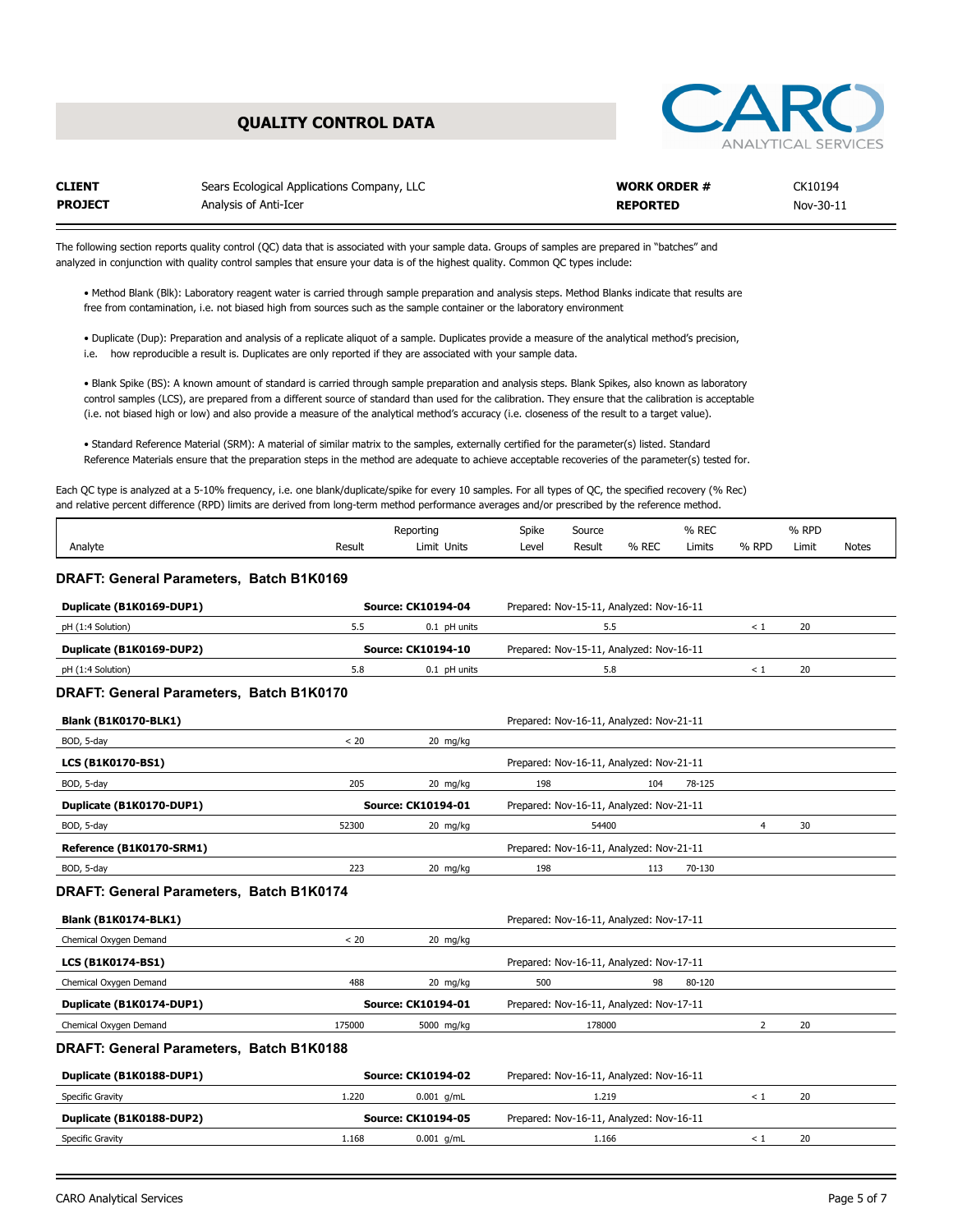# **QUALITY CONTROL DATA**



| <b>CLIENT</b><br><b>PROJECT</b> | Sears Ecological Applications Company, LLC<br>Analysis of Anti-Icer |                       |                             |                | <b>WORK ORDER #</b><br><b>REPORTED</b> | CK10194<br>Nov-30-11                     |                 |              |                |              |
|---------------------------------|---------------------------------------------------------------------|-----------------------|-----------------------------|----------------|----------------------------------------|------------------------------------------|-----------------|--------------|----------------|--------------|
| Analyte                         |                                                                     | Result                | Reporting<br>Limit Units    | Spike<br>Level | Source<br>Result                       | % REC                                    | % REC<br>Limits | % RPD        | % RPD<br>Limit | <b>Notes</b> |
|                                 | DRAFT: General Parameters, Batch B1K0209                            |                       |                             |                |                                        |                                          |                 |              |                |              |
| <b>Blank (B1K0209-BLK1)</b>     |                                                                     |                       |                             |                |                                        | Prepared: Nov-17-11, Analyzed: Nov-22-11 |                 |              |                |              |
| Chloride                        |                                                                     | ${}< 0.01$            | 0.01 % Weight               |                |                                        |                                          |                 |              |                |              |
| LCS (B1K0209-BS1)               |                                                                     |                       |                             |                |                                        | Prepared: Nov-17-11, Analyzed: Nov-22-11 |                 |              |                |              |
| Chloride                        |                                                                     | 0.10                  | 0.01 % Weight               | 0.100          |                                        | 100                                      | 90-110          |              |                |              |
| Duplicate (B1K0209-DUP1)        |                                                                     |                       | Source: CK10194-01          |                |                                        | Prepared: Nov-17-11, Analyzed: Nov-22-11 |                 |              |                |              |
| Chloride                        |                                                                     | 11.4                  | 0.01 % Weight               |                | 11.2                                   |                                          |                 | $\mathbf{1}$ | 20             |              |
|                                 | DRAFT: General Parameters, Batch K105061                            |                       |                             |                |                                        |                                          |                 |              |                |              |
| <b>Blank (K105061-BLK1)</b>     |                                                                     |                       |                             |                |                                        | Prepared: Nov-17-11, Analyzed: Nov-21-11 |                 |              |                |              |
| Nitrogen, Nitrate+Nitrite as N  |                                                                     | $\leq 1$              | 1 mg/kg                     |                |                                        |                                          |                 |              |                |              |
| Duplicate (K105061-DUP1)        |                                                                     |                       | Source: CK10194-01          |                |                                        | Prepared: Nov-17-11, Analyzed: Nov-21-11 |                 |              |                |              |
| Nitrogen, Nitrate+Nitrite as N  |                                                                     | 40                    | 1 mg/kg                     |                | 40                                     |                                          |                 | $\leq 1$     | 20             |              |
|                                 | DRAFT: General Parameters, Batch K105110                            |                       |                             |                |                                        |                                          |                 |              |                |              |
| <b>Blank (K105110-BLK1)</b>     |                                                                     |                       |                             |                |                                        | Prepared: Nov-21-11, Analyzed: Nov-22-11 |                 |              |                |              |
| Nitrogen, Total Kjeldahl        |                                                                     | < 5                   | 5 mg/kg                     |                |                                        |                                          |                 |              |                |              |
| Duplicate (K105110-DUP1)        |                                                                     |                       | <b>Source: CK10194-01</b>   |                |                                        | Prepared: Nov-21-11, Analyzed: Nov-22-11 |                 |              |                |              |
| Nitrogen, Total Kjeldahl        |                                                                     | 2680                  | 100 mg/kg                   |                | 2660                                   |                                          |                 | $\leq 1$     | 20             |              |
|                                 | DRAFT: General Parameters, Batch K105111                            |                       |                             |                |                                        |                                          |                 |              |                |              |
| <b>Blank (K105111-BLK1)</b>     |                                                                     |                       |                             |                |                                        | Prepared: Nov-21-11, Analyzed: Nov-22-11 |                 |              |                |              |
| Phosphorus, Total               |                                                                     | $\leq 1$              | 1 mg/kg                     |                |                                        |                                          |                 |              |                |              |
| Duplicate (K105111-DUP1)        |                                                                     |                       | <b>Source: CK10194-01</b>   |                |                                        | Prepared: Nov-21-11, Analyzed: Nov-22-11 |                 |              |                |              |
| Phosphorus, Total               |                                                                     | 390                   | 20 mg/kg                    |                | 390                                    |                                          |                 | $\leq 1$     | 19             |              |
|                                 | DRAFT: General Parameters, Batch K105123                            |                       |                             |                |                                        |                                          |                 |              |                |              |
| <b>Blank (K105123-BLK1)</b>     |                                                                     |                       |                             |                |                                        | Prepared: Nov-21-11, Analyzed: Nov-22-11 |                 |              |                |              |
| Nitrogen, Ammonia as N          |                                                                     | < 2                   | 2 mg/kg                     |                |                                        |                                          |                 |              |                |              |
| Duplicate (K105123-DUP1)        |                                                                     |                       | <b>Source: CK10194-01</b>   |                |                                        | Prepared: Nov-21-11, Analyzed: Nov-22-11 |                 |              |                |              |
| Nitrogen, Ammonia as N          |                                                                     | 360                   | 40 mg/kg                    |                | 400                                    |                                          |                 | 8            | 15             |              |
|                                 | DRAFT: General Parameters, Batch K105137                            |                       |                             |                |                                        |                                          |                 |              |                |              |
| <b>Blank (K105137-BLK1)</b>     |                                                                     |                       |                             |                |                                        | Prepared: Nov-22-11, Analyzed: Nov-24-11 |                 |              |                |              |
| Cyanide (total)                 |                                                                     | ${}_{< 0.1}$          | $0.1$ mg/kg                 |                |                                        |                                          |                 |              |                |              |
| Duplicate (K105137-DUP1)        |                                                                     |                       | Source: CK10194-01          |                |                                        | Prepared: Nov-22-11, Analyzed: Nov-24-11 |                 |              |                |              |
| Cyanide (total)                 |                                                                     | ${}_{< 0.1}$          | $0.1$ mg/kg                 |                | ${}_{< 0.1}$                           |                                          |                 |              | 20             |              |
|                                 | DRAFT: Total Metals, as per PNS, Batch B1K0251                      |                       |                             |                |                                        |                                          |                 |              |                |              |
| <b>Blank (B1K0251-BLK1)</b>     |                                                                     |                       |                             |                |                                        | Prepared: Nov-22-11, Analyzed: Nov-23-11 |                 |              |                |              |
| Arsenic                         |                                                                     | < 0.3                 | $0.3$ mg/kg                 |                |                                        |                                          |                 |              |                |              |
| Barium<br>Cadmium               |                                                                     | < 1.0<br>< 0.01       | $1.0$ mg/kg<br>$0.01$ mg/kg |                |                                        |                                          |                 |              |                |              |
| Calcium                         |                                                                     | < 10                  | 10 mg/kg                    |                |                                        |                                          |                 |              |                |              |
| Chromium                        |                                                                     | ${}_{< 0.1}$          | $0.1$ mg/kg                 |                |                                        |                                          |                 |              |                |              |
| Copper<br>Lead                  |                                                                     | < 0.2<br>${}_{< 0.1}$ | $0.2$ mg/kg<br>$0.1$ mg/kg  |                |                                        |                                          |                 |              |                |              |
| Magnesium                       |                                                                     | < 10                  | 10 mg/kg                    |                |                                        |                                          |                 |              |                |              |